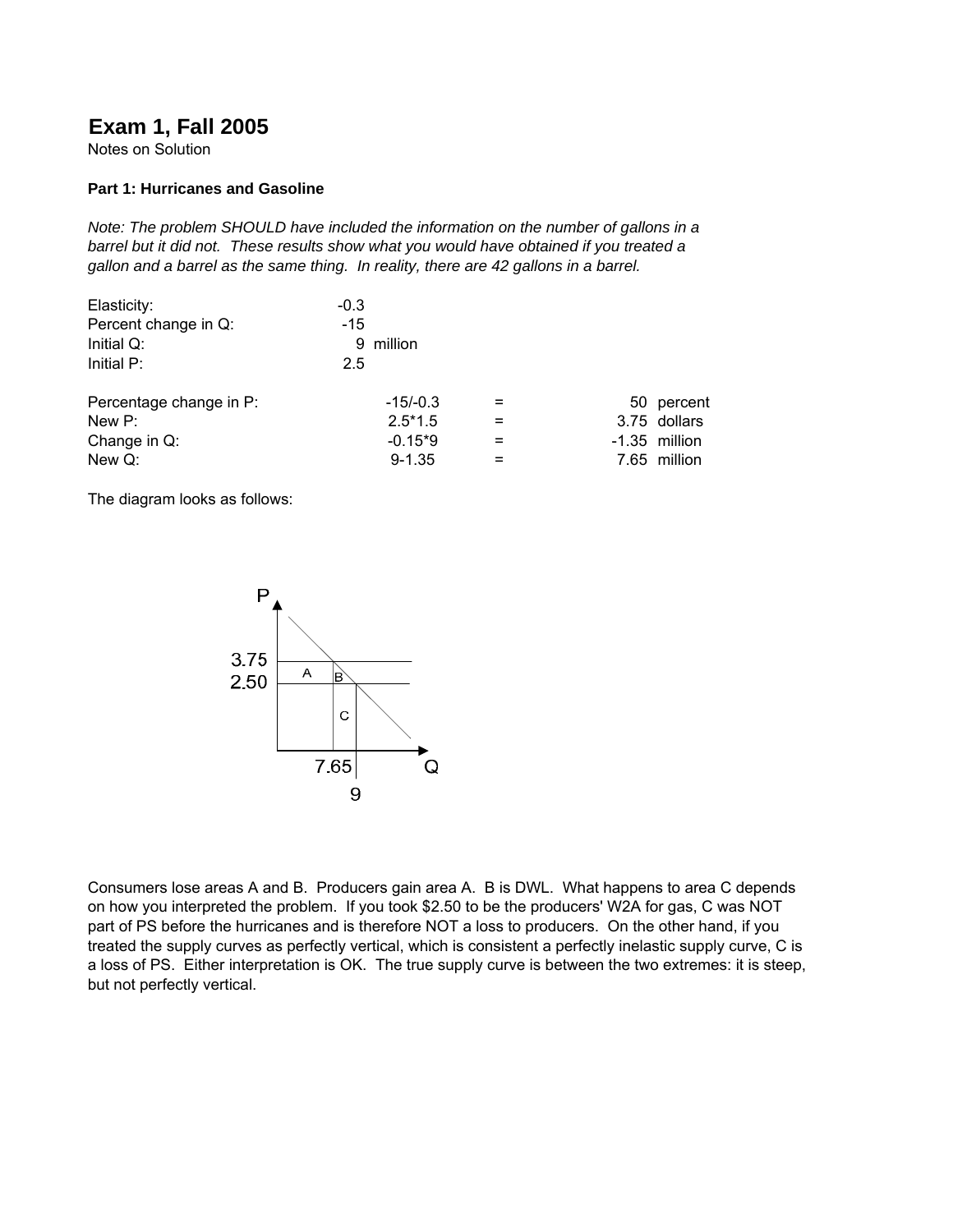Computing the areas:

| А:                  | 7.65*1.25        | $=$      | \$ | 9.56 million per day        |
|---------------------|------------------|----------|----|-----------------------------|
| <b>B:</b>           | $0.5*1.35*1.25$  | $=$      | \$ | 0.84 million per day        |
| $C$ :               | $(9-7.65)^*2.50$ | $=$      | \$ | 3.38 million per day        |
| $\triangle$ CS      | $-A-B$           | $\equiv$ | \$ | -10.41 million per day      |
| $\Delta PS$ (v1)    | A                | $\equiv$ | \$ | 9.56 million per day        |
| $\triangle PS$ (v2) | A-C              | Ξ        | \$ | 6.19 million per day        |
| DWL $(v1)$ : -B     |                  | $=$      | \$ | -0.84 million per day       |
| DWL (v2): -B-C      |                  | $\equiv$ | \$ | -4.22 million per day       |
| Over 28 Days:       |                  |          |    |                             |
| $\triangle$ CS      |                  | $=$      |    | \$-291.38 million per month |
| $\Delta PS (v1)$ :  |                  | $=$      | \$ | 267.75 million per month    |
| $\Delta PS (v2)$ :  |                  | $=$      | \$ | 173.25 million per month    |
| DWL $(v1)$ :        |                  | $=$      | \$ | -23.63 million per month    |
| DWL (v2):           |                  | Ξ        | \$ | -118.13 million per month   |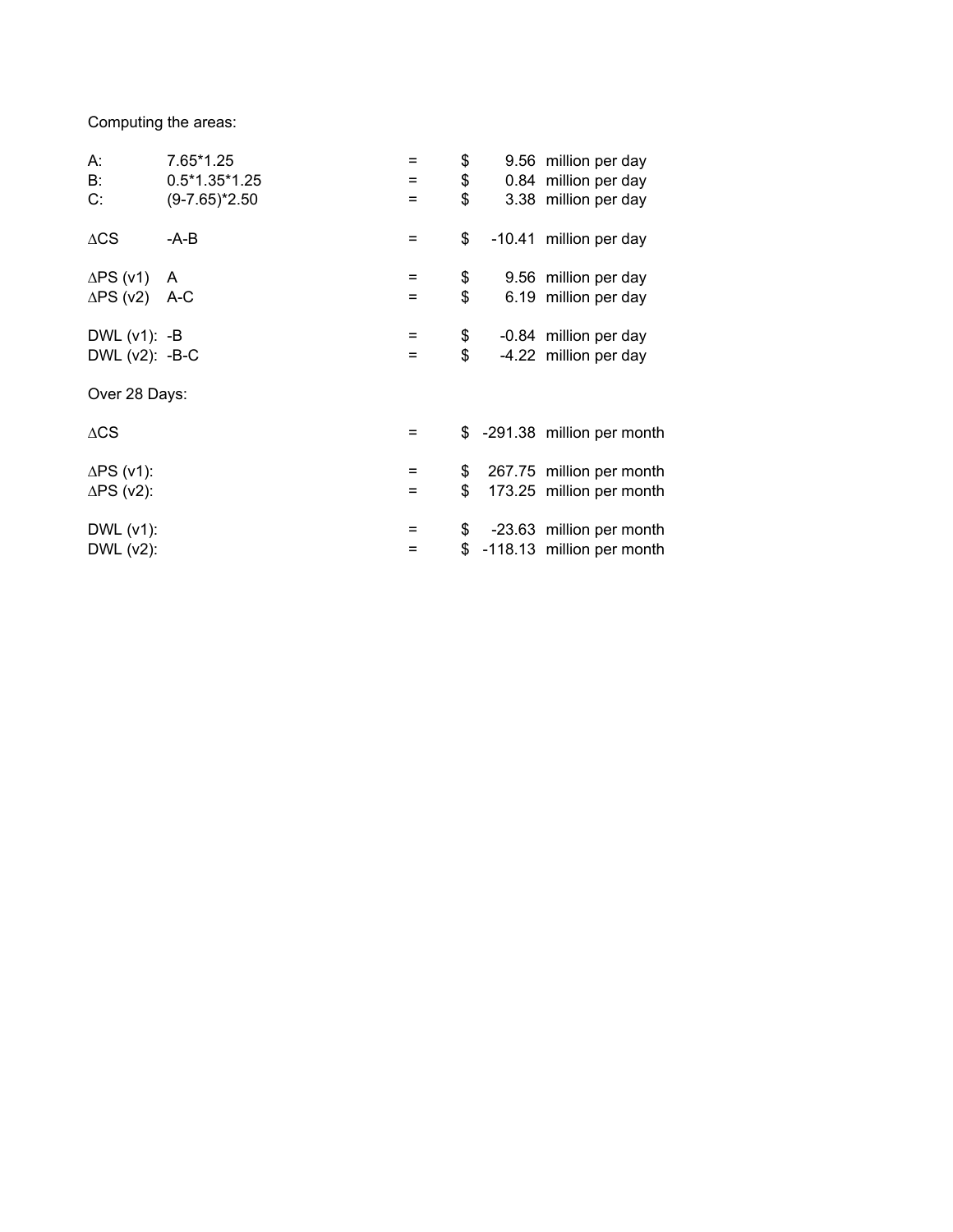## **Part 2: Taxes**

| P orig<br>Tax<br>P new<br>$% \triangle P$  | \$<br>\$<br>\$ |                                    | 100<br>50<br>150<br>50% |                                          |                                  | Ρ          |            |
|--------------------------------------------|----------------|------------------------------------|-------------------------|------------------------------------------|----------------------------------|------------|------------|
| Group<br>η<br>Q <sub>1</sub>               |                |                                    |                         | A<br>$-0.2$<br>1,000                     | в<br>$-1$<br>1,000               | 150<br>100 | C<br>ID    |
| % $\Delta Q$<br>$\Delta\mathsf{Q}$<br>Q2   |                | η*%ΔP<br>%∆Q*Q1<br>$Q1 + \Delta Q$ |                         | $-10%$<br>$-100$<br>900                  | $-50%$<br>$-500$<br>500          |            | Q2 Q1<br>Q |
| $\Delta\text{CS}$<br>Revenue<br><b>DWL</b> |                | $C+D$<br>С<br>D                    | \$<br>\$<br>\$          | $-47,500$ \$<br>45,000 \$<br>$-2,500$ \$ | $-37,500$<br>25,000<br>$-12,500$ |            |            |
| DWL/Rev                                    |                | D/C                                | \$                      | $-0.06$ \$                               | $-0.50$                          |            |            |

The tax is inefficient: it costs people more in lost CS than it raises in revenue. The inefficiency is particularly severe for group B: every dollar of revenue raised from it creates \$0.50 worth of DWL: that is, raising a dollar of tax revenue from group B costs the group \$1.50 in CS. The DWL per dollar is worst for group B because its demand is most elastic (-1.0 vs -0.2 for group A). The elastic demand means that the group is very sensitive to the price and cuts its consumption a lot under the tax.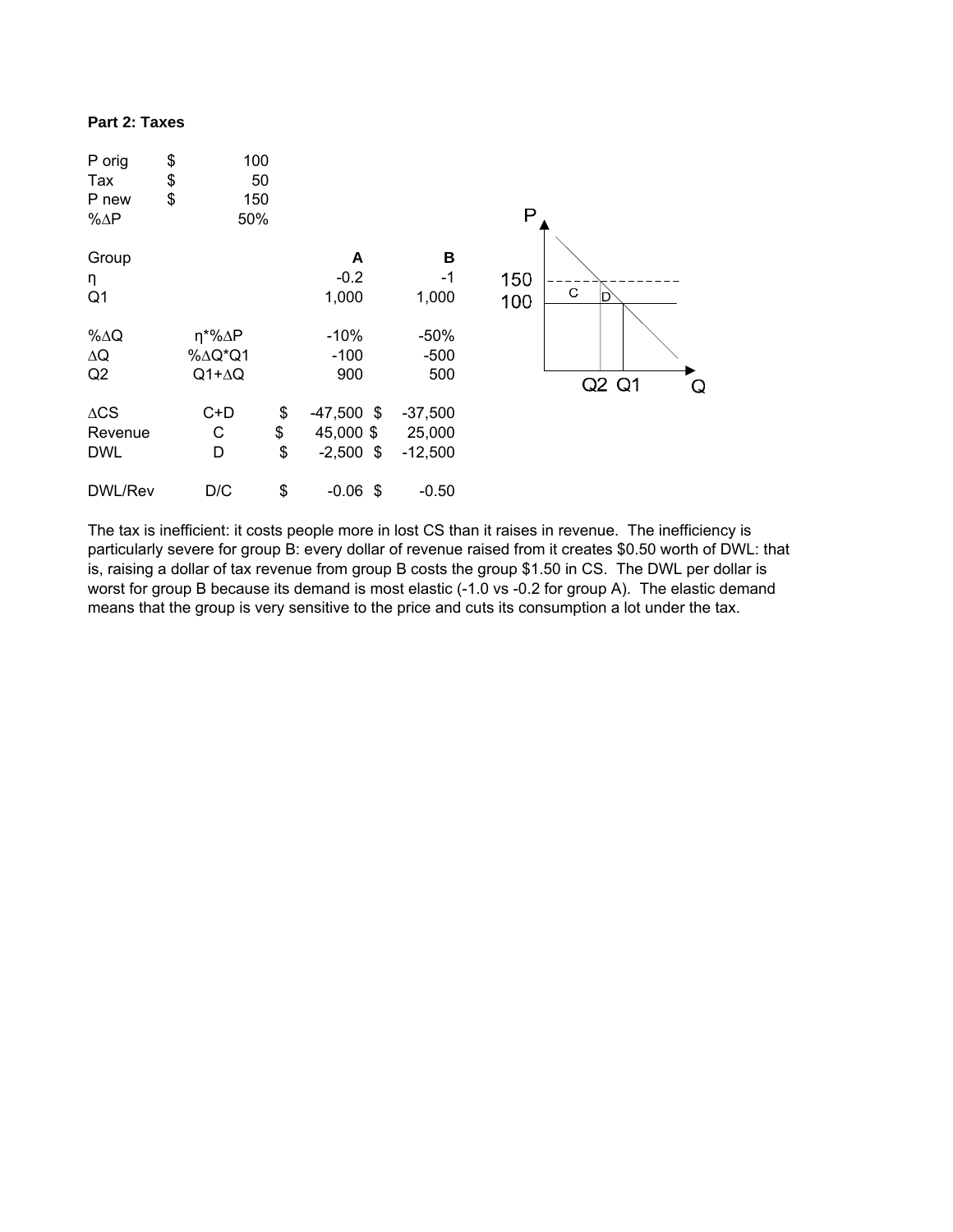#### **Part 3: Demand and Supply**

*3a) initial equilibrium*  $W2P = 14000 - 5Q$  $W2A = 2000 + Q$  $W2P = W2A$  $14000 - 5Q = 2000 + Q$  $12000 = 6Q$  $2000 = Q$  $W2P = 14000 - 5*2000 = 4000$  $W2A = 2000 + 2000 = 4000$  $P = 4000$ 



Graphing:

*3b) equilibrium with a \$1200 subsidy*

 $W2P = 14,000 - 5Q$  $W2A = 2000 + Q$ 

At the new equilibrium:

W2P + 1200 = W2A 14,000 - 5Q + 1200 = 2000 + Q  $13,200 = 6Q$  $2200 = Q$ 

 $W2P = 14,000 - 5*2200 = 3000$  $W2A = 2000 + 2200 = 4200$ 

Purchaser price: 3000 Producer price: 4200 Quantity: 2200

 $W2P = P$  buyers purchase until W2P = P  $W2A = P + 1200$  sellers supply as until W2A = P + subsidy W2A = W2P + 1200 combining: sellers sell until W2A = W2P + subsidy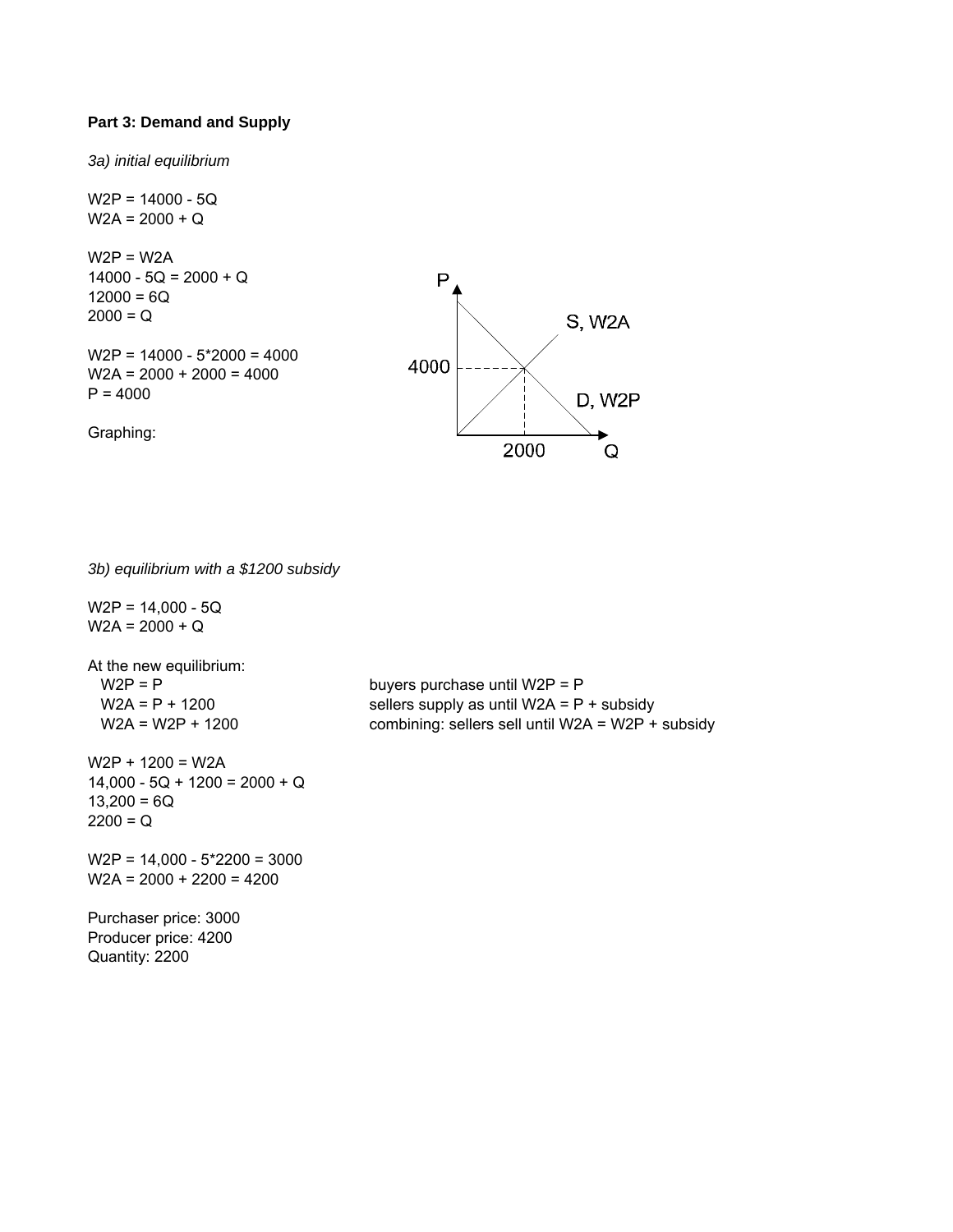## *3c) Diagram*

The market equilibrium:



Redrawing the diagram to show changes in surplus more clearly (a single diagram was sufficient for the exam):



Change in CS: +B Change in PS: +A Change in government revenue: -(A+B+C) Deadweight loss: C